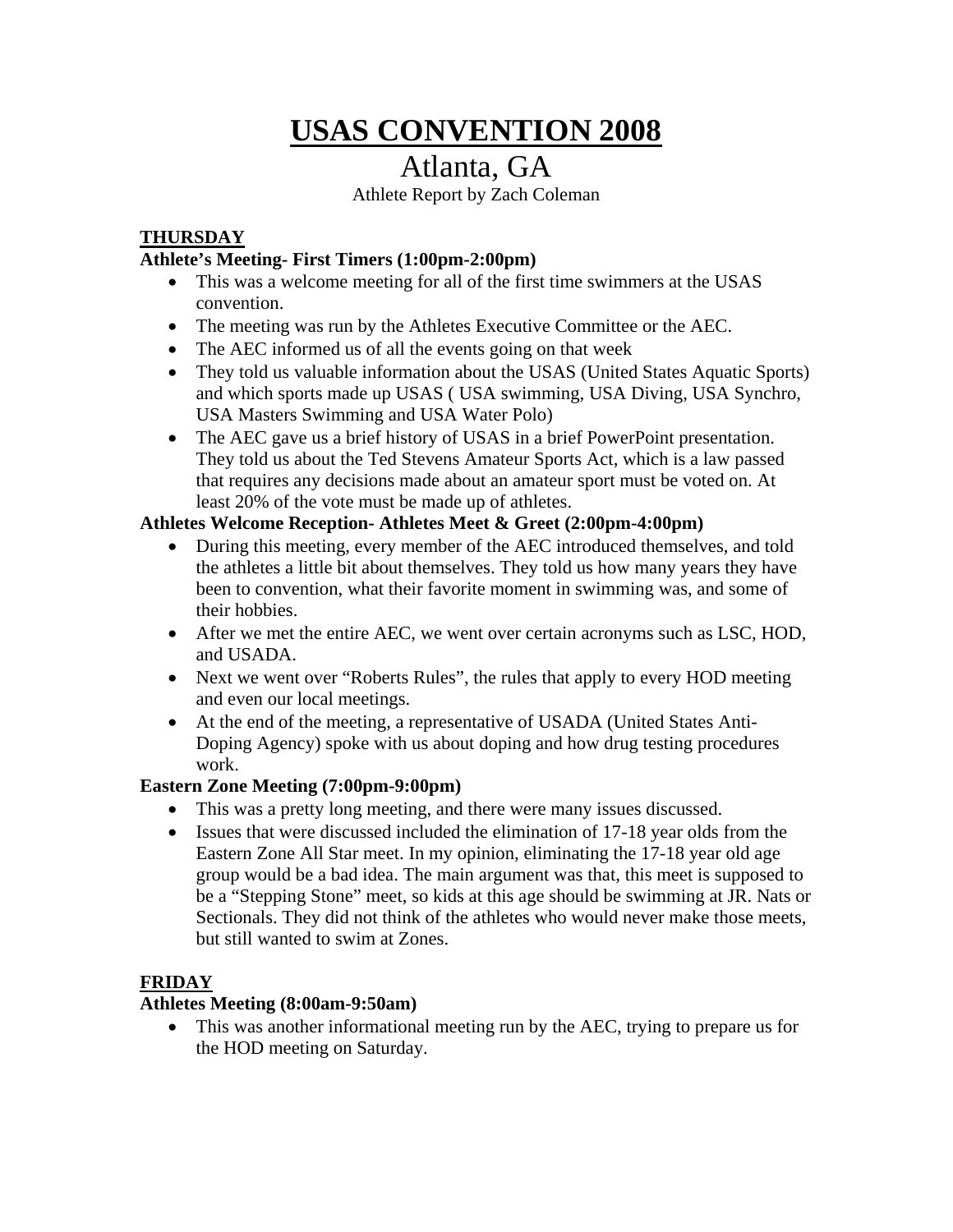- The AEC introduced us to every committee that was a part of USA Swimming. We learned a little about each committee and what each one's role in USA swimming is.
- We all received a copy of the 2007-2008 Rules and Regulations Handbook.

# **College Swimming 101 (10:00am-12:00pm)**

- This was probably the most interesting and useful meeting I attended during convention.
- It was run by the AEC, and they each told us about their personal college recruiting experiences.
- They told us the most important things to look for in colleges, which were academics, location, size of school, swim program, cost, how you like the coach/ team, and the climate.
- We learned that some colleges are dropping their swimming programs, and what to do if that your college program is dropped.
- We also learned about the recruiting process and scholarships.

# **Athletes Board of Review Certification (1:00pm-1:30pm)**

- This was a relatively quick meeting.
- We learned about the National Board of Review, what its job is, and what its role is in USA Swimming.
- We were asked to put our names and email addresses on a list if wanted to be a part of the National Board of Review.

# **Athletes Leadership Seminar (1:30pm-3:00pm)**

- During this meeting, we went over "Hot Topics" or topics that would probably be pulled for discussion at the HOD meeting on Saturday.
- Some "Hot Topics" included the uses of "High Tech" suits in age group meets, and the minimum age of an athlete on a National Board of Review.
- We then broke up into our respective zones, and met with our Eastern Zone Athlete Representative, Hailey Smith. We discussed ways of keeping in touch throughout the year, and how we can get more of the clubs in our LSC's involved.

# **Eastern Zone Meeting (7:00pm-9:00pm)**

- In this meeting we finished the items on our agenda that we could not finish the night before.
- This meeting was much quicker than the previous nights.
- We discussed where certain meets were going to be held, such as Sectionals, and the Zone All-Star Meet.
- We also discussed the possibility of having a Sr. Eastern Zone meet in August, the same weekend as Jr. Nats. This would be a meet for swimmers in between the sectional and Jr. Nat level.

# **SATURDAY**

# **Athletes Meeting- Athlete Elections (7:30pm-8:30pm)**

- During this meeting, we elected members of the AEC to new positions. This went relatively quick, since many people were running unopposed.
- Some positions we voted on were, Chair, Vice Chair, LSC Vice Chair, Convention Vice Chair, etc.